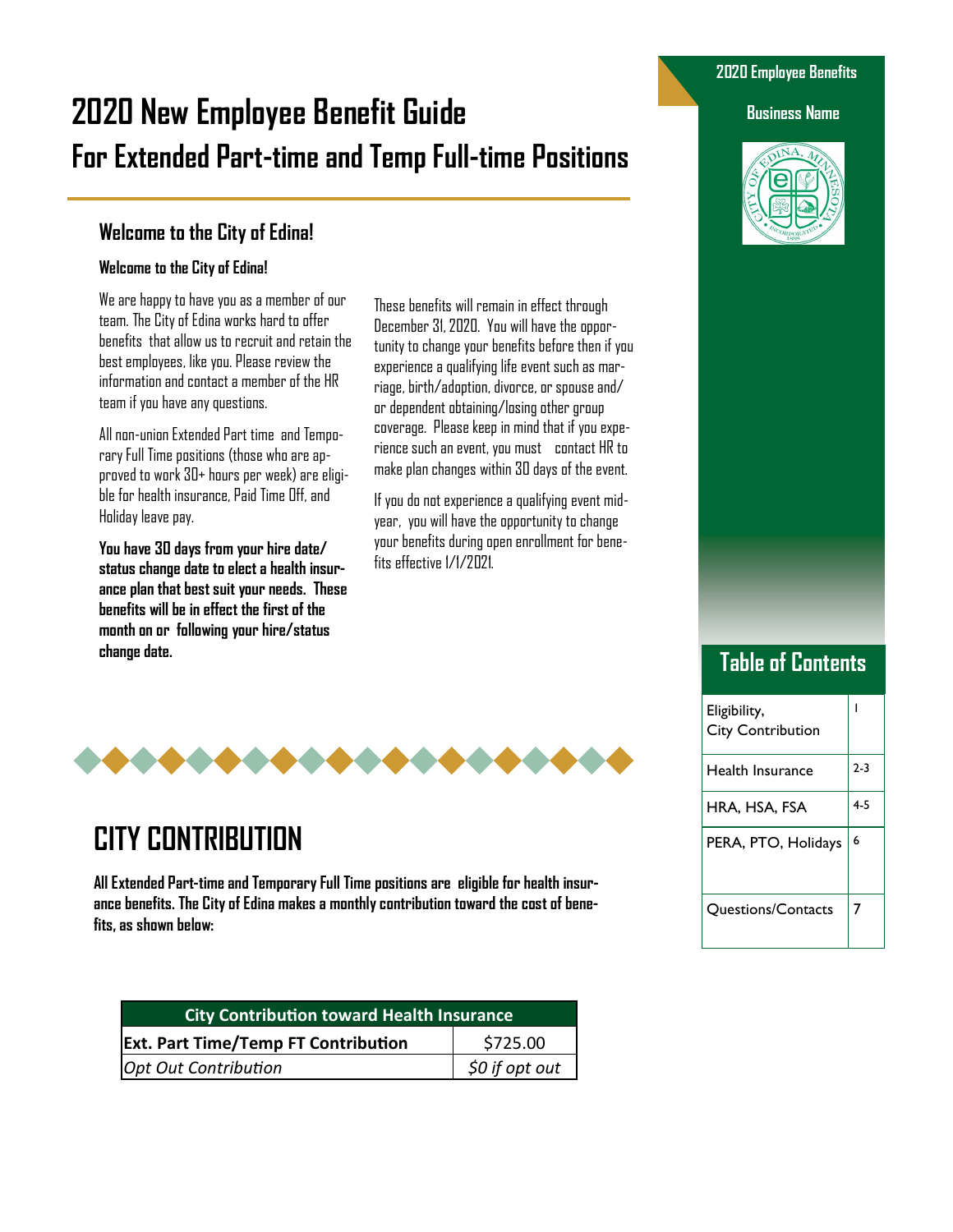# **Health Insurance Plans and Networks—Health Partners**

**There are two steps to selecting your health plan:**

**Step 1: Select your plan design (HSA or HRA)**

**Step 2: Select your network (Open Access, Perform, Achieve)**

| 2020 Health Insurance Rate Information |                                |                |                                |                    |                |                |
|----------------------------------------|--------------------------------|----------------|--------------------------------|--------------------|----------------|----------------|
| 2020 Health                            | \$2800/\$5600 Deductible w/HSA |                | \$2500/\$5000 Deductible w/HRA |                    |                |                |
| <b>Insurance Rates</b>                 | <b>Open Access</b>             | <b>Perform</b> | <b>Achieve</b>                 | <b>Open Access</b> | <b>Perform</b> | <b>Achieve</b> |
| Single                                 | \$739.50                       | \$725.00       | \$710.00                       | \$824.50 *         | \$808.00*      | \$791.50*      |
| <b>EE+ Spouse</b>                      | \$1,554.00                     | \$1,523.00     | \$1,492.00                     | $$1,731.50*$       | $$1,697.00*$   | $$1,662.50$ *  |
| EE+ Children                           | \$1,480.00                     | \$1,450.50     | \$1,421.00                     | $$1,649.00*$       | $$1,1616.00*$  | $$1,583.50*$   |
| Family                                 | \$1,924.00                     | \$1,885.50     | \$1,847.00                     | $$2,144.00*$       | $$2,101.50*$   | $$2,058.50*$   |

\*If you choose the HRA plan, the City will contribute \$1250 for single coverage, and \$2500 for family coverage into an HRA at the start of employment (pro-rated), and in January of each year. This amount is deducted from the City Contribution (\$104.17/mo. for single and \$208.34/mo. for family.)

#### **PLANS**

For 2020, the City of Edina will offer health insurance through **Health Partners.** Employees have the option of the following 2 plans:

- \$2700 Single/\$5400 Family Deductible with a Health Savings Account (HSA)
- \$2500 Single/\$5000 Family Deductible with a Health Reimbursement Account (HRA)

#### **NETWORKS**

Each plan includes three network options:

- The **Open Access** network is the largest and includes both the Mayo Clinic Rochester location as well as Mayo Clinic Health Systems locations. Approx. 98% of physicians and 100% of hospitals in MN participate in this network.
- The **Perform** network is a subset of Open Access which excludes a small number of high cost providers such as Mayo Clinic and Health Systems.
- The **Achieve** network includes Health Partners and Park Nicollet Clinics, several independent clinics, and many area hospitals.

*By seeing an in-network provider, you'll receive the highest level of benefit and pay the least amount..*

Page 2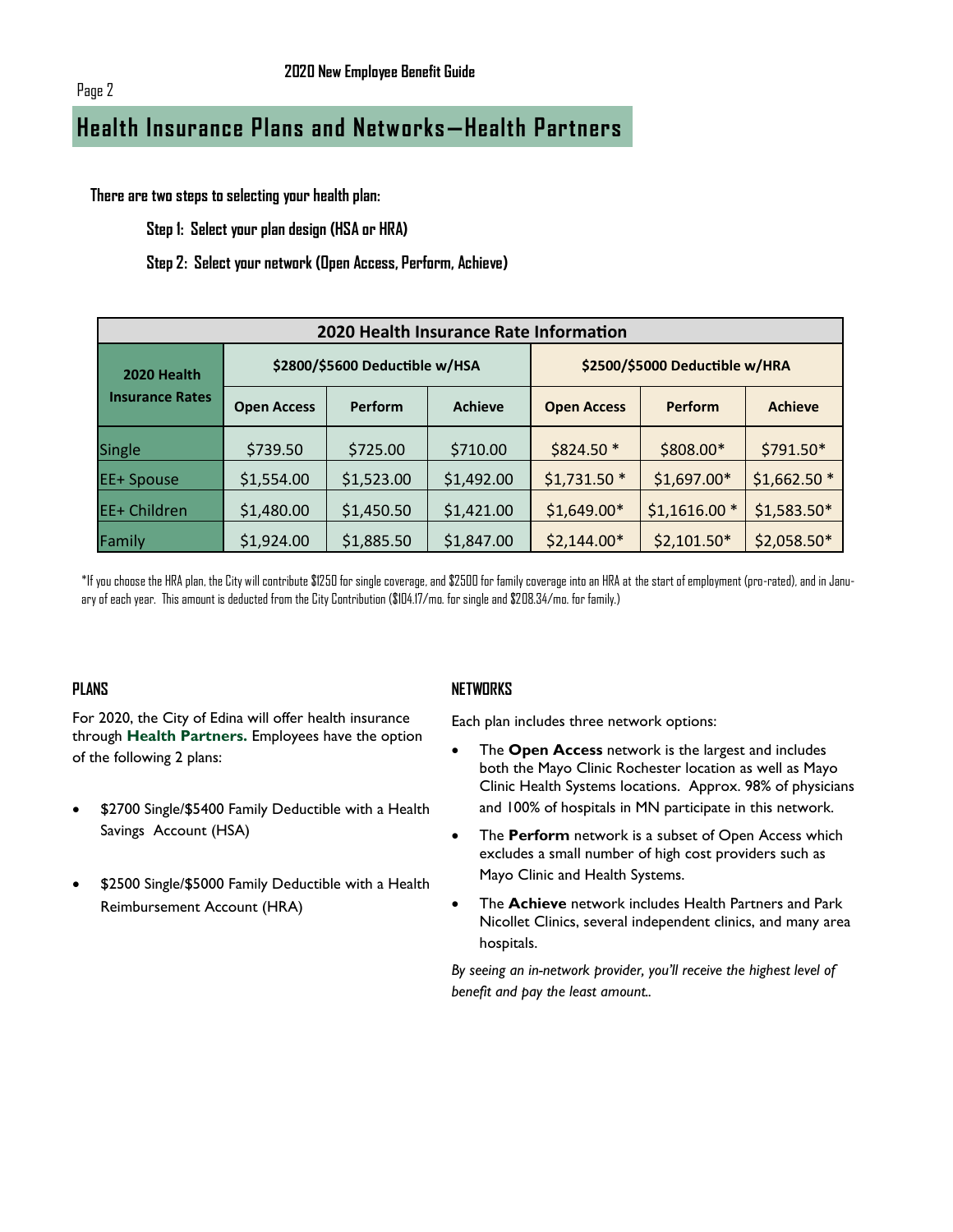#### **\$2800/\$5600 Deductible w/HSA \$2500/\$5000 Deductible w/HRA Deductible 19.2.800 Single; \$5,600 family \$2,500 Single; \$5,000 family \$2,500 Single; \$5,000 family Out of Pocket Max 1988 12,800 Single**; \$5,600 family **12,800 Single**; \$5,000 family **Preventative Care** 100 million 100% coverage 100% coverage 100% coverage 100% coverage **Office Visits & Urgent Care** 200% covered after deductible 100% covered after deductible **Emergency Room** 100% covered after deductible 100% covered after deductible **In and Out Patient Care 1** 100% covered after deductible 100% covered after deductible **Diagnostic X-Ray , Lab Tests** 100% covered after deductible 100% covered after deductible **Prescriptions** 100% covered after deductible **The Cover 20%** (Min \$10, Max \$25) **Prescriptions—Specialty** 100% covered after deductible  $\overline{Y}$  You pay 20% (Max \$200) **HSA/HRA Info Employees can choose how much** they want to put into an HSA (\$3,550/\$7,100 max/year). See pag-The city will contribute 1/2 of the deductible (\$1250/\$2500) into an HRA from the City Contribution. See pages 6-7 for more de-

# **At a Glance Benefits (in-network)**

This is only a summary. Read your Certificate of Coverage for more information about what is and isn't covered. Services that aren't covered include those that are cosmetic, investigative, not medically necessary, or covered by Worker's Compensation or non-fault insurance.

es 6-7 for more details.

For more information, visit www.healthpartners.com or call Health Partners Member Services at 952-883- 5000 and 1-800-883-2177.

# **Health Partners Online Tools and Mobile App**

Sign up for a myHealthPartners account and manage your plan at home, at work or on the go. You can find the following tools online:

- Doctor search made easy
- Cost estimates for your care, including pharmacy comparisons
- Texts with your plan balances
- Chat with Member Services
- Go paperless with plan documents online

Get started at healthpartners.com/getmyinfo and/or download the myHP mobile app for both Apple and Android phones.

#### Tools at your fingertips

tails.

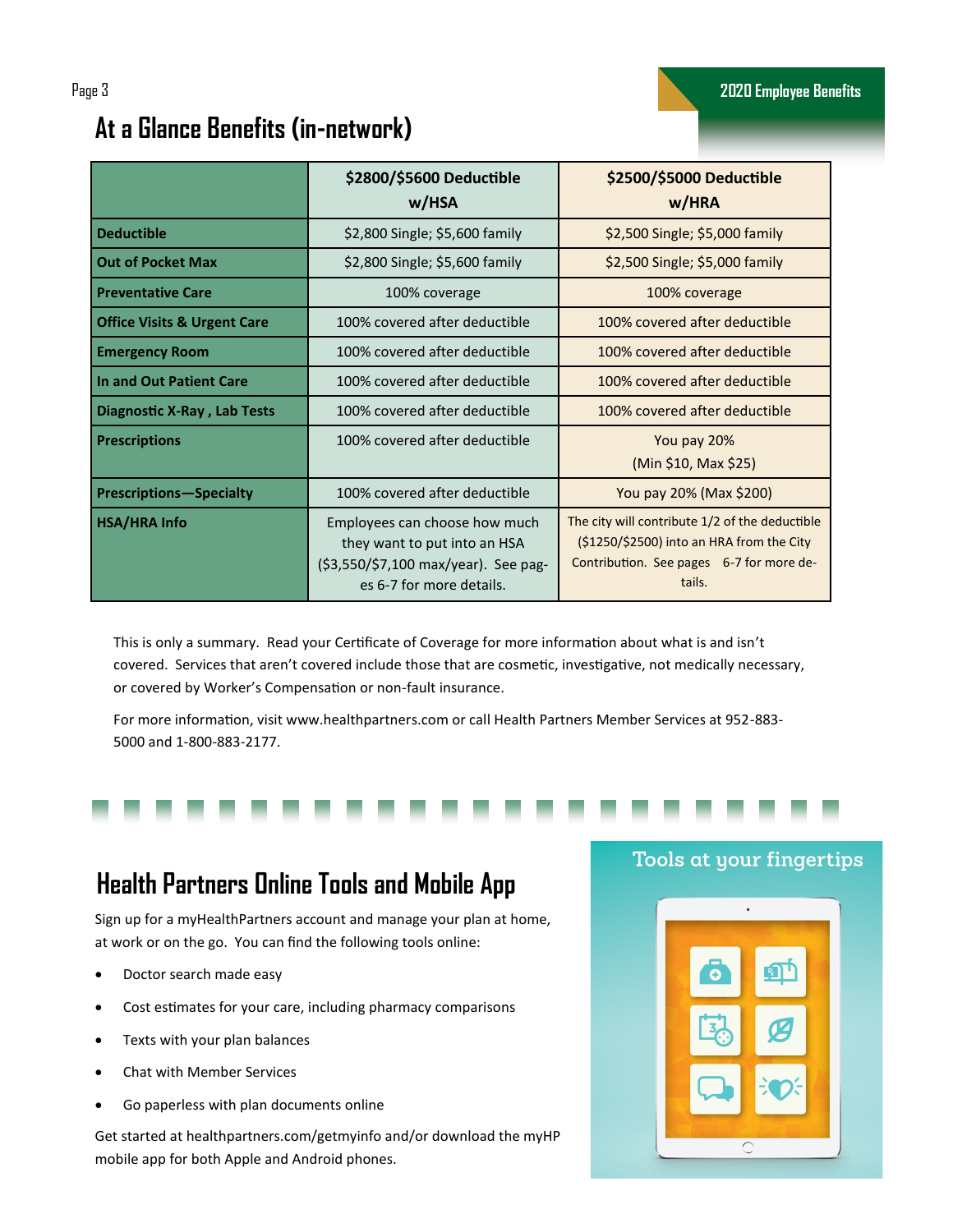#### **Health Savings Account (HSA)**

A Health Savings Account (HSA) is an individually owned, tax-advantaged account that is used to pay for current or future medical expenses, for you, yourself, and your tax dependents.

**This is an account that is managed by you as the individual, so you decide when and how to use your HSA dollars for eligible expenses.** 

The City has chosen *Select Account* as the administrator of the account.

For 2020, employees may contribute an annual maximum of **\$3,550**(for single coverage) or **\$7,100** (for family coverage) and an additional catch up of \$1,000 to individuals age 55 and older. Contributions are made on a pre-tax basis through payroll deductions or after-tax money directly into their HSA from savings, etc. Employees can begin, change, or stop payroll deductions at anytime during the year.

When funds in the HSA are used for medical tax qualified expenses the funds are tax free. *(Please refer to IRS publication 502 for a list of eligible medical expenses)*. The

employee will receive a debit card to use for paying for medical expenses or for reimbursing themselves from their account. Any funds left in your HSA account at year-end will automatically roll over from year to year. The HSA account is yours to keep even when you change jobs, health plans or retire.

### **Health Reimbursement Accounts (HRA)**

The Health Reimbursement Arrangement (HRA) account is intended to provide pre-tax contribution and tax free interest growth to either pay qualified out-of-pocket medical expenses and/or save for qualified medical expenses after retirement.

Money is contributed by the City on behalf of the employee to a tax exempt, trust account called a VEBA. This is an account that is funded only by the employer, no employee contributions. **The City contributes half of the employee's deductible into the HRA at the start of employment (prorated), and in January each year**.

HRA plans are not "use it or lose it", but claims must be submitted within one year of the date they were incurred in order to be reimbursed.

The City has chosen *Select Account* as the administrator of the account. Employees have the choice of a Debit Card, or Manual Reimbursement.

Due to an IRS change in 2017, if you choose to cover dependents that are not on your health plan, you must fill out an extra form. Please see HR for more details.

#### **Flexible Savings Accounts (FSA)**

Employees have their choice of two Flexible Spending Accounts (FSA):

- **Medical FSA**
- Dependent Care Expense Reimbursement Account.

Both offer participating employees a convenient way to use pretax dollars to pay for healthcare and dependent care expenses. Both accounts are "use it or lose it" meaning that ex-

penses must be incurred during the plan year and can only roll over up to \$500. **The maximum medical FSA contribution for 2020 is \$2,750. The maximum dependent care FSA contribution is \$5,000.**

Employees that have an HRA can also contribute to an FSA. Payments will be withdrawn from the FSA first, since it is "Use it or Lose it". Employees that have an HSA can also have a Medical FSA, however it is

"limited" to reimbursement of dental, vision, or pays only after minimum HDHP deductible is satisfied, or coverage is suspended during HSA participation. In most cases employees with an HSA will not want a medical FSA, unless looking to set aside more than the IRS limit on HSA contributions for the year.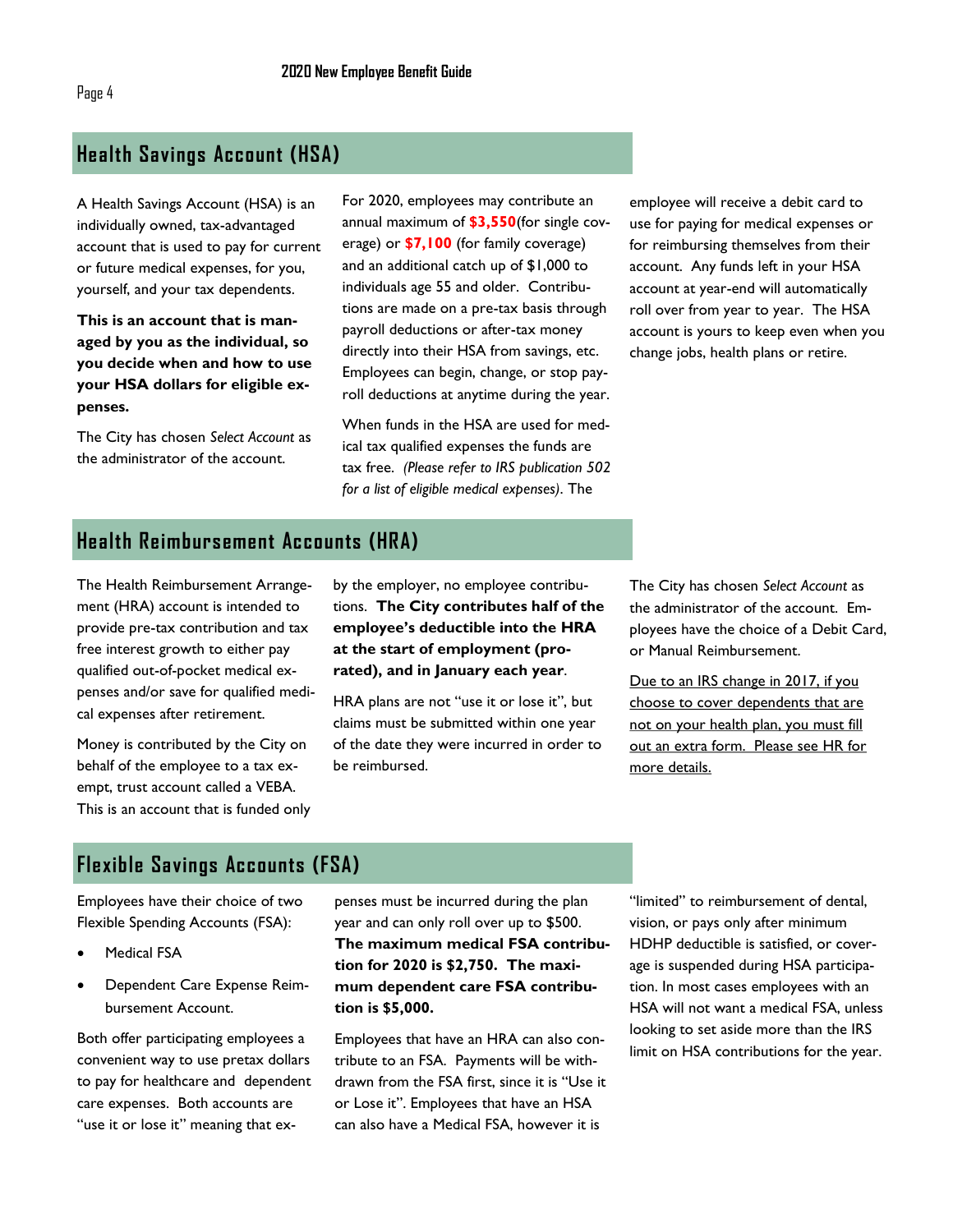|                            | <b>HSA Plan</b>                                | <b>HRA Plan</b>                            |  |
|----------------------------|------------------------------------------------|--------------------------------------------|--|
| <b>Premium Cost</b>        | <b>Cheaper Premiums</b>                        | 9% Higher Premiums                         |  |
| Prescription               | Employee pays 100% of prescriptions (counts    | <b>Copay for Prescriptions</b>             |  |
| <b>Costs</b>               | towards deductible)                            |                                            |  |
| <b>Out of Pocket Costs</b> | Deductible and Out of Pocket Max =             | Deductible and Out of Pocket Max =         |  |
|                            | \$2800 single                                  | \$2500 single                              |  |
|                            | \$5600 family/dependent                        | \$5000 family/dependent                    |  |
| <b>Account Funding</b>     | Employee decides how much to contribute        | City Contributes 1/2 the Deductible        |  |
|                            | up to:                                         | (Deducted from City Contribution)          |  |
|                            | \$3,550 Single / \$7,100 Family                | \$1250 single / \$2500 family              |  |
|                            | Add. \$1000 for employees 55+                  |                                            |  |
| Whose expenses can         | You, your spouse, and your tax dependents.     | Anyone covered on your HRA health insur-   |  |
| be reimbursed?             |                                                | ance plan (or any dependents with an extra |  |
| What can I withdraw        | Withdraw for anything, but taxes / penalty     | Withdraw for qualified healthcare expens-  |  |
| \$for?                     | applies to non-qualified expenses if under 65. | es only                                    |  |
| Can it be used to pay      | Can only be used for insurance premiums        | Can be used for most health insurance pre- |  |
| for insurance premi-       | under COBRA/continuation, Long-term care,      | miums after separation from employment.    |  |
| ums?                       | Medicare (B&D).                                |                                            |  |
| What happens to the        | Can designate any beneficiary.                 | Spouse and dependents can continue to      |  |
| $$$ if I die?              |                                                | access account for qualified reimburse-    |  |
|                            |                                                | ments.                                     |  |

# **Which might you consider?**

| <b>HSA</b>                                                                                              | <b>HRA</b>                                                                                            |
|---------------------------------------------------------------------------------------------------------|-------------------------------------------------------------------------------------------------------|
| You want the cheapest premiums.                                                                         | You are willing to pay more premiums for Prescrip-<br>tion Copays.                                    |
| You want to choose how much to contribute to your<br>health account.                                    | You want to be able to access the HRA dollars up<br>front.                                            |
| You want to withdraw your money for non-medical ex-<br>penses. (Note: there is a tax penalty for this). | You already have an HRA from a previous job or con-<br>flicting coverage through a spouse.            |
| You want to be able to designate a beneficiary.                                                         | You want to be able to use the money for spouse<br>and children, even if they are non-tax dependents. |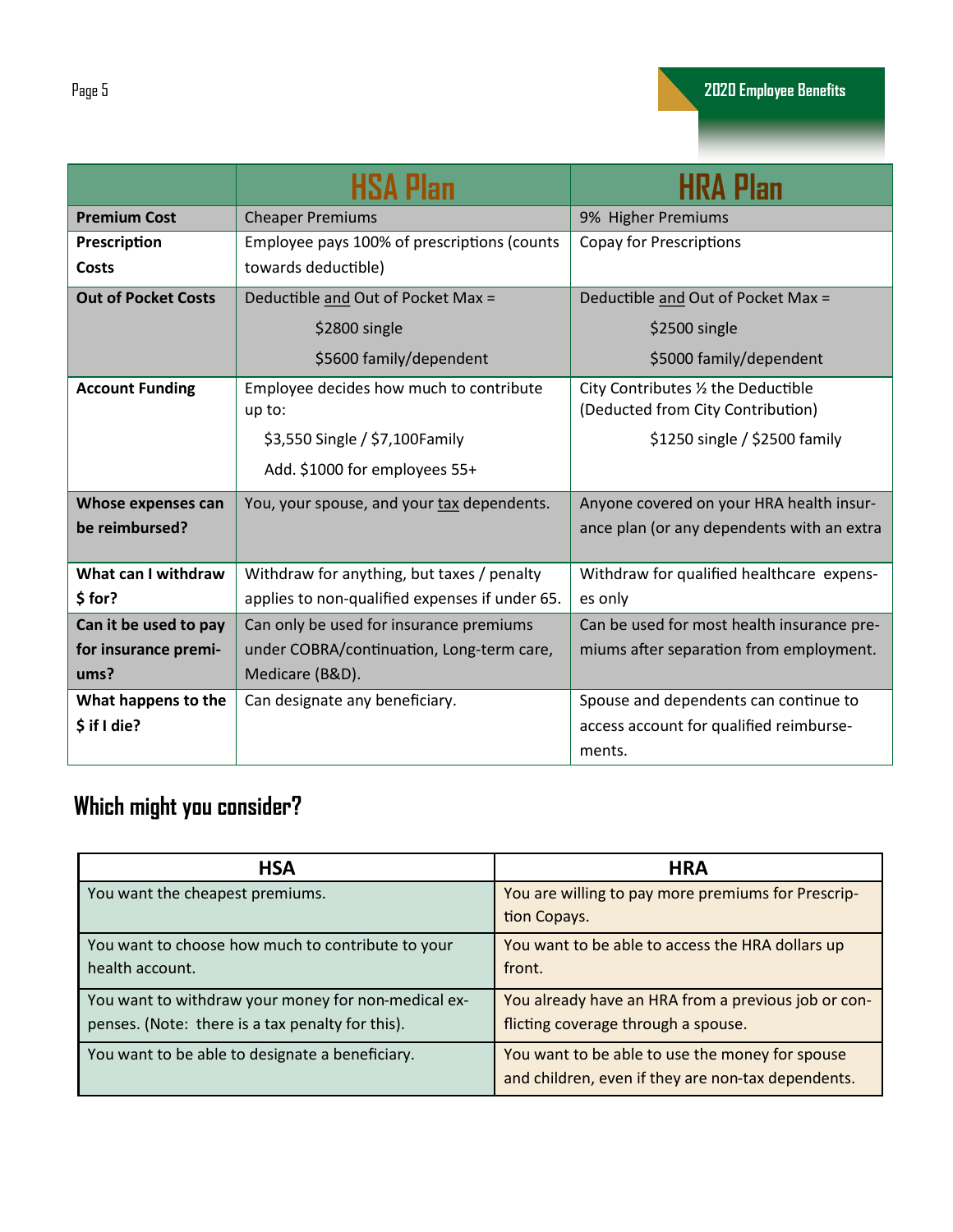### **PERA (Public Employees Retirement Association)**

The Minnesota Legislature created the **Public Employees Retirement Association (PERA)** in 1931. PERA administers several retirement plans, including two plans which include City of Edina employees: the Police & Fire Plan (sworn police and fire employees) and Coordinated Plan (non-police and fire employees).

PERA eligibility is automatic for employees who meet certain position eligibility requirements, including extended part time employees. This may vary for Temporary Full Time Employees.

Both the employee and employer contribution into PERA based on the guidelines set by the State Legislature. For 2020, those rates are shown below. Contributions to PERA are tax deferred and therefore most of your PERA benefits will be taxable when they are received.

Each plan has different rules to determine the eligibility for full and reduced retirement benefits. Your pension is paid as equal monthly payments for your lifetime with annual adjustments. **Your benefit is a product of your age, average salary, and your years of credited service.** These factors vary from member to member and PERA is available to assist employees as they near retirement.

*This information was compiled from the PERA website.* 

*Please visit www.mnpera.org for more specific plan information or contact HR.*

| <b>2020 Rates</b>           | <b>Employee</b> | <b>Employer</b> |
|-----------------------------|-----------------|-----------------|
| <b>Coordinated Plan</b>     | 6.5%            | 7.5%            |
| <b>Police and Fire Plan</b> | 11.8%           | 17.70%          |

### **Deferred Compensation for Retirement (457 plan)**

If you are just starting your career, or if you are nearing the end, its never too early or too late to save for retirement! The City of Edina offers 3 options for deferred compensation for Extended Part-time employees. You can contact the companies below at any time to set up an account, or to change your deductions/investments. You can also get an informational booklet from Human Resources on the plan of your choice at any time.

| <b>MN DCP</b>        | <b>VOYA</b>                 | <b>ICMA-RC</b>       |
|----------------------|-----------------------------|----------------------|
| Steve Eilen          | Steve Olsonoski             | Alvin Floyd          |
| 651-756-0429         | 952-225-0348                | 1-800-729-4457 opt 3 |
| Www.msrs.state.mn.us | Www.voyaretirementplans.com | Www.icmarc.org       |
| Plan: 650251         | Plan: 664015                | Plan: 300370         |

You can make pre-tax contributions to the plan through the above options. The funds become taxable income when withdrawn in retirement. You can also enroll or make changes to this plan at any time—there is not "open enrollment for Deferred Compensation. You have the option of investing your contributions in a variety of mutual funds, cash accounts, and stocks or bonds through the provider.

Total annual contributions to the plan cannot exceed limits set by the IRS. In 2020 the limits are: \$19,000 (normal deferral), \$25,000 (Age 50 Catch up limit), \$38,000 (Pre-retirement Catch up limit). Contact HR/Payroll to determine if you are eligible for the catch up provision.